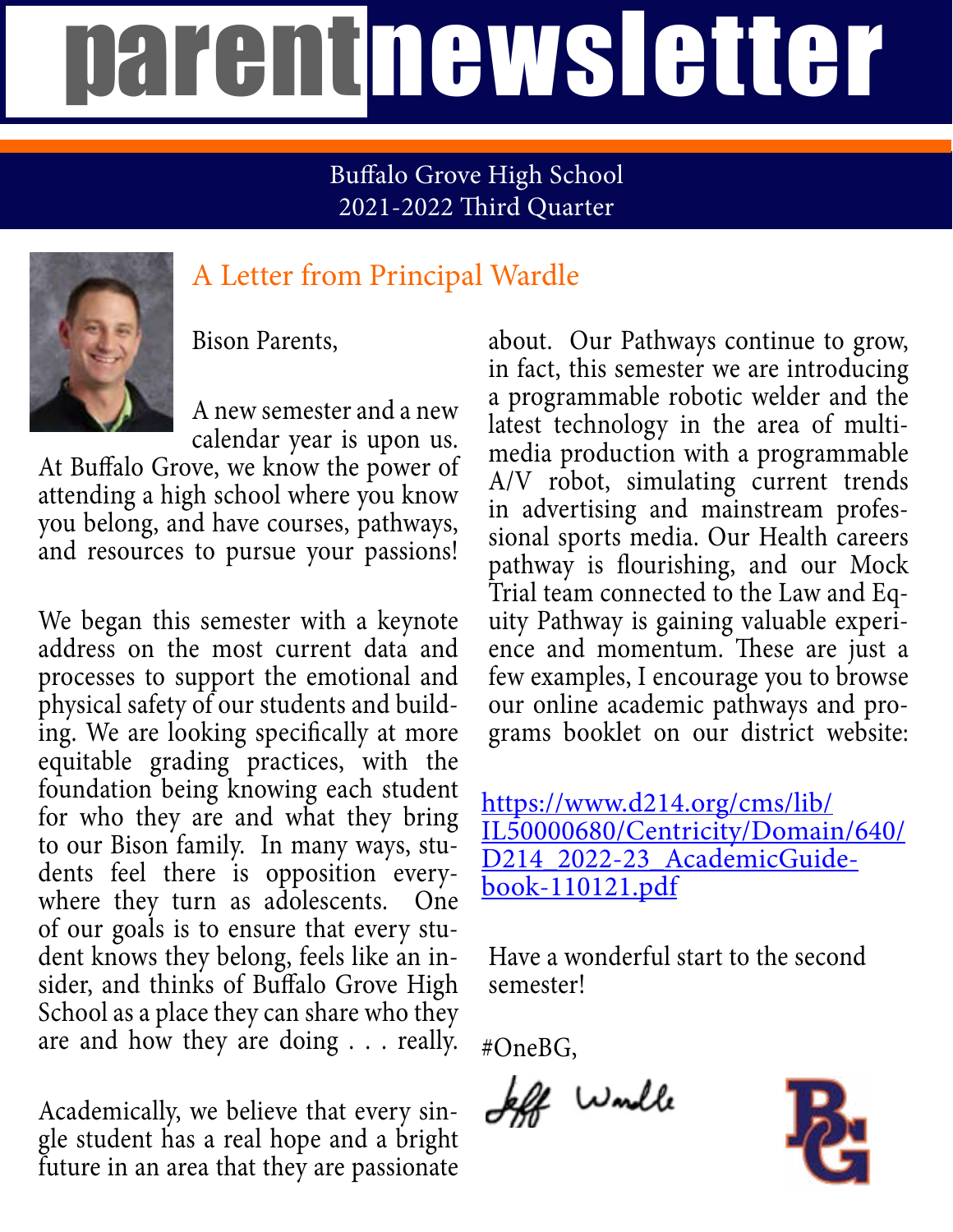# parentnewsletter

#### Buffalo Grove High School 2021-2022 Third Quarter

### CLICK ON AN IMAGE BELOW TO JUMP TO THAT PAGE



2021-22 & 2022-23 District 214 Calendars



Bell Schedule and Blue & Orange Calendar



Class of 2022 Graduation News



News from Student Services



Assessment Center Testing News



News from the



Health Office National Honor Society



Comfort Closet



Bison Boosters



Buffalo Grove Parent Association (BGPA)



[Spring Musical](https://drive.google.com/file/d/1lOOWM_c5vLLUt6A_QQQAc8CHjX11xPIe/view?usp=sharing) "Grease"



Choir News